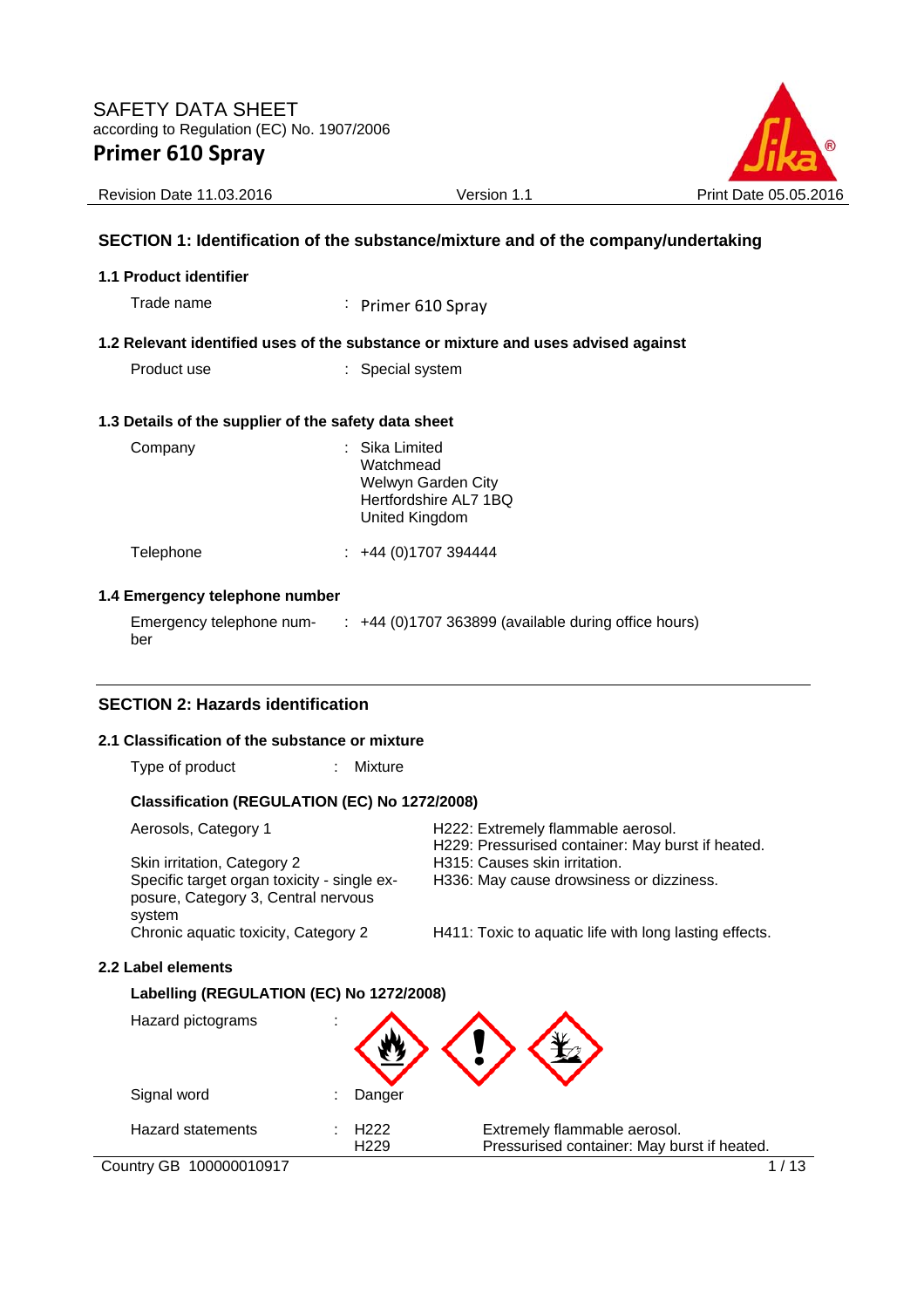

| Revision Date 11.03.2016 |                           | Version 1.1                                                                                                                           | Print Date 05.05.2016 |
|--------------------------|---------------------------|---------------------------------------------------------------------------------------------------------------------------------------|-----------------------|
|                          | H315<br>H336<br>H411      | Causes skin irritation.<br>May cause drowsiness or dizziness.<br>Toxic to aquatic life with long lasting effects.                     |                       |
| Precautionary statements | <b>Prevention:</b>        |                                                                                                                                       |                       |
|                          | P <sub>210</sub>          | Keep away from heat, hot surfaces, sparks,<br>open flames and other ignition sources. No<br>smoking.                                  |                       |
|                          | P211                      | Do not spray on an open flame or other<br>ignition source.                                                                            |                       |
|                          | P <sub>251</sub>          | Do not pierce or burn, even after use.                                                                                                |                       |
|                          | P <sub>261</sub>          | Avoid breathing dust/ fume/ gas/ mist/ va-<br>pours/ spray.                                                                           |                       |
|                          | P <sub>280</sub>          | Wear protective gloves/ eye protection/ face<br>protection.                                                                           |                       |
|                          | <b>Response:</b>          |                                                                                                                                       |                       |
|                          | $P304 + P340 + P312$      | IF INHALED: Remove person to fresh<br>air and keep comfortable for breathing. Call<br>a POISON CENTER/doctor if you feel un-<br>well. |                       |
|                          | Storage:<br>$P410 + P412$ | Protect from sunlight. Do not expose to<br>temperatures exceeding 50 °C/ 122 °F.                                                      |                       |

Hazardous components which must be listed on the label:

- 203-806-2 cyclohexane
- 926-605-8 Hydrocarbons, C6-C7, isoalkanes, cyclics, <5% n-hexane
- 205-500-4 ethyl acetate
- 205-232-8 zinc bis(dibutyldithiocarbamate)

#### **Additional Labelling:**

EUH208 Contains zinc bis(dibutyldithiocarbamate). May produce an allergic reaction.

### **2.3 Other hazards**

This substance/mixture contains no components considered to be either persistent, bioaccumulative and toxic (PBT), or very persistent and very bioaccumulative (vPvB) at levels of 0.1% or higher.

#### **SECTION 3: Composition/information on ingredients**

#### **3.2 Mixtures**

#### **Hazardous components**

| Chemical name<br>CAS-No.<br>EC-No.<br>Registration number     | Classification<br>(REGULATION (EC)<br>No 1272/2008)                           | Concentration<br>[%] |
|---------------------------------------------------------------|-------------------------------------------------------------------------------|----------------------|
| cyclohexane<br>110-82-7<br>203-806-2<br>01-2119463273-41-XXXX | Flam. Liq.2; H225<br>Asp. Tox.1; H304<br>Skin Irrit.2; H315<br>STOT SE3; H336 | $>= 10 - 20$         |

Country GB 100000010917 2/13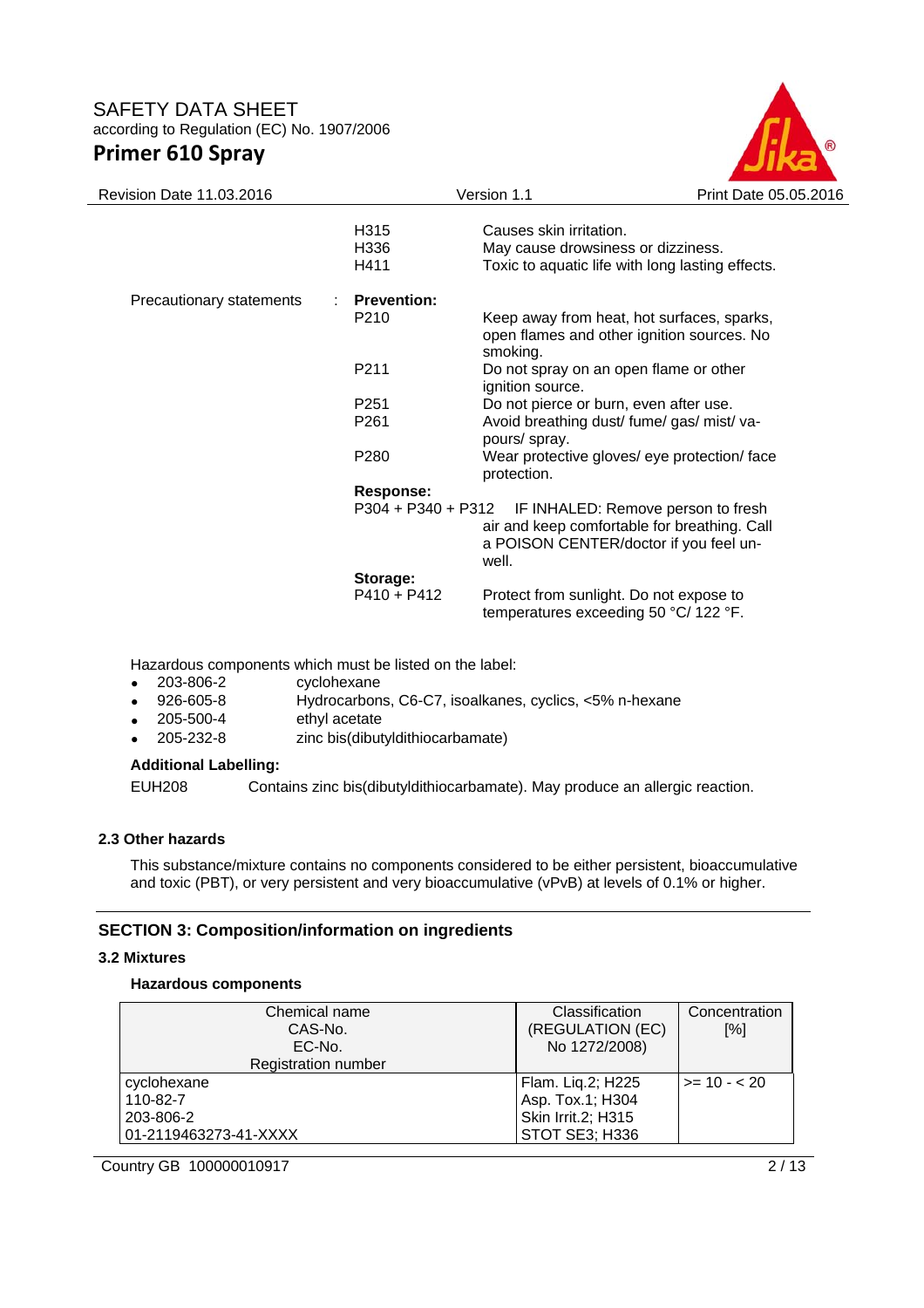

Revision Date 11.03.2016 **Version 1.1** Version 1.1 Print Date 05.05.2016

|                                                                                                                  | Aquatic Acute1; H400<br>Aquatic Chronic1;<br>H410                                                                                                    |               |
|------------------------------------------------------------------------------------------------------------------|------------------------------------------------------------------------------------------------------------------------------------------------------|---------------|
| Hydrocarbons, C6-C7, isoalkanes, cyclics, <5% n-hexane   Flam. Liq.2; H225<br>926-605-8<br>01-2119486291-36-XXXX | STOT SE3; H336<br>Asp. Tox.1; H304<br>Aquatic Chronic2;<br>H411                                                                                      | $>= 10 - 20$  |
| ethyl acetate<br>141-78-6<br>205-500-4<br>01-2119475103-46-XXXX                                                  | Flam. Liq.2; H225<br>Eye Irrit.2; H319<br>STOT SE3; H336                                                                                             | $>= 5 - <10$  |
| n-hexane<br>110-54-3<br>203-777-6                                                                                | Flam. Liq.2; H225<br>Repr.2; H361f<br>Asp. Tox.1; H304<br>STOT RE2; H373<br><b>Skin Irrit.2; H315</b><br>STOT SE3; H336<br>Aquatic Chronic2;<br>H411 | $>= 0.3 - 1$  |
| zinc bis(dibutyldithiocarbamate)<br>136-23-2<br>205-232-8<br>01-2119535161-51-XXXX                               | Eye Irrit.2; H319<br>STOT SE3; H335<br><b>Skin Irrit.2; H315</b><br>Skin Sens.1; H317<br>Aquatic Acute1; H400<br>Aquatic Chronic1;<br>H410           | $>= 0.25 - 1$ |
| Substances with a workplace exposure limit :                                                                     |                                                                                                                                                      |               |
| dimethyl ether<br>$115 - 10 - 6$<br>204-065-8                                                                    | Flam. Gas1; H220<br>Press, Gas                                                                                                                       | $>= 25 - 50$  |

For the full text of the H-Statements mentioned in this Section, see Section 16.

### **SECTION 4: First aid measures**

### **4.1 Description of first aid measures**

| General advice          | : Move out of dangerous area.<br>Consult a physician.<br>Show this safety data sheet to the doctor in attendance.                            |
|-------------------------|----------------------------------------------------------------------------------------------------------------------------------------------|
| If inhaled              | $:$ Move to fresh air.                                                                                                                       |
| In case of skin contact | : Take off contaminated clothing and shoes immediately.<br>Wash off with soap and plenty of water.<br>If symptoms persist, call a physician. |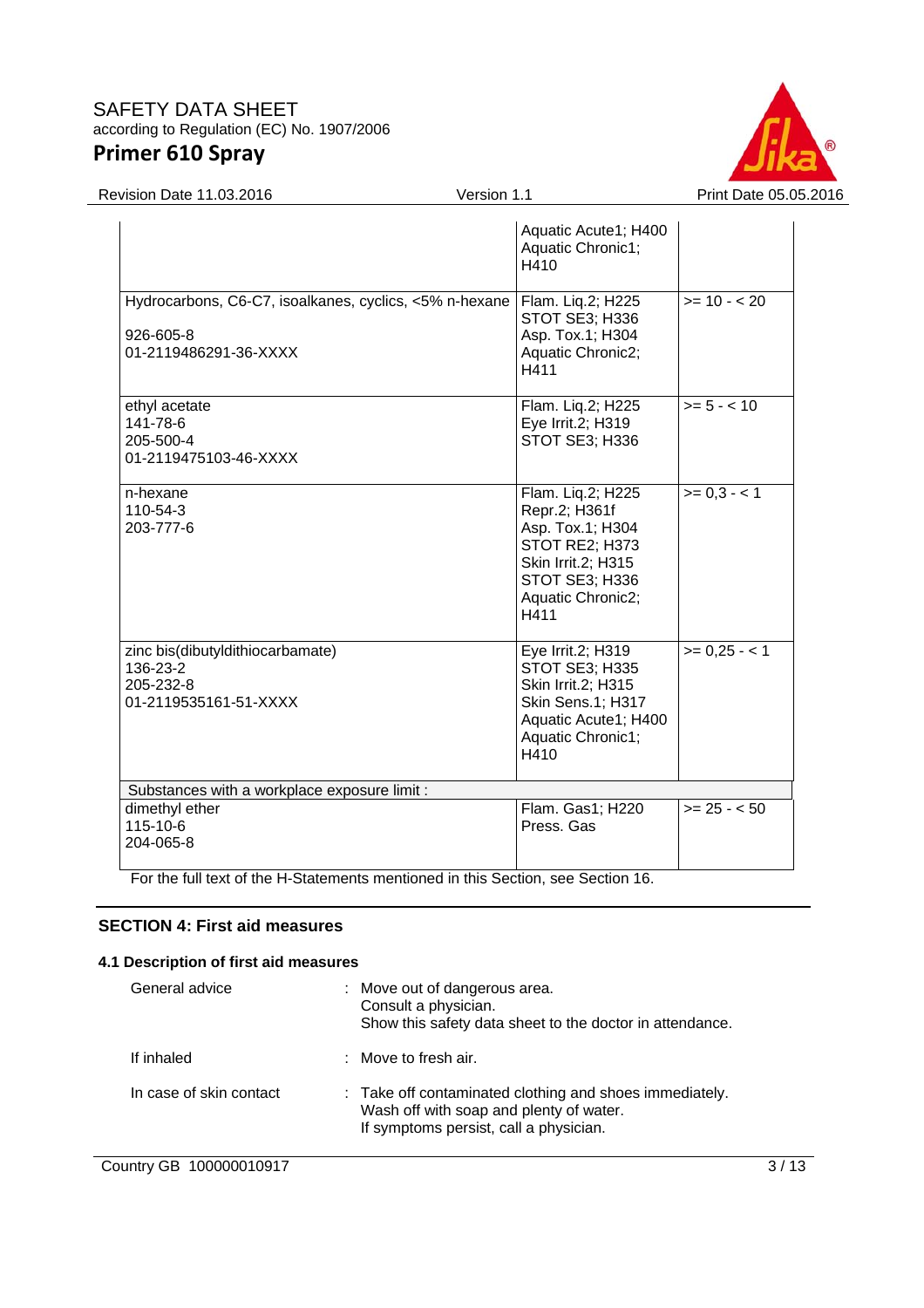

| Revision Date 11.03.2016                                                                                                       | Version 1.1                                                                                                                                                                     | Print Date 05.05.2016 |
|--------------------------------------------------------------------------------------------------------------------------------|---------------------------------------------------------------------------------------------------------------------------------------------------------------------------------|-----------------------|
| In case of eye contact                                                                                                         | : Remove contact lenses.<br>Keep eye wide open while rinsing.<br>If eye irritation persists, consult a specialist.                                                              |                       |
| If swallowed                                                                                                                   | Do not induce vomiting without medical advice.<br>Rinse mouth with water.<br>Do not give milk or alcoholic beverages.<br>Never give anything by mouth to an unconscious person. |                       |
| 4.2 Most important symptoms and effects, both acute and delayed                                                                |                                                                                                                                                                                 |                       |
| Symptoms                                                                                                                       | : Erythema<br><b>Dermatitis</b><br>Loss of balance<br>Vertigo<br>See Section 11 for more detailed information on health effects<br>and symptoms.                                |                       |
| <b>Risks</b>                                                                                                                   | irritant effects                                                                                                                                                                |                       |
|                                                                                                                                | Causes skin irritation.<br>May cause drowsiness or dizziness.                                                                                                                   |                       |
|                                                                                                                                | 4.3 Indication of any immediate medical attention and special treatment needed                                                                                                  |                       |
| Treatment                                                                                                                      | : Treat symptomatically.                                                                                                                                                        |                       |
| <b>SECTION 5: Firefighting measures</b>                                                                                        |                                                                                                                                                                                 |                       |
| 5.1 Extinguishing media                                                                                                        |                                                                                                                                                                                 |                       |
| Suitable extinguishing media                                                                                                   | : Use extinguishing measures that are appropriate to local cir-<br>cumstances and the surrounding environment.                                                                  |                       |
| Unsuitable extinguishing<br>media                                                                                              | : Water                                                                                                                                                                         |                       |
| $\mathbf{r}$ , and $\mathbf{r}$ , and $\mathbf{r}$ , and $\mathbf{r}$ , and $\mathbf{r}$ , and $\mathbf{r}$ , and $\mathbf{r}$ |                                                                                                                                                                                 |                       |

# **5.2 Special hazards arising from the substance or mixture**

| Specific hazards during fire-<br>fighting        | : Do not allow run-off from fire fighting to enter drains or water<br>courses.                                                                                                                                                                              |
|--------------------------------------------------|-------------------------------------------------------------------------------------------------------------------------------------------------------------------------------------------------------------------------------------------------------------|
| Hazardous combustion prod-<br>ucts               | : No hazardous combustion products are known                                                                                                                                                                                                                |
| 5.3 Advice for firefighters                      |                                                                                                                                                                                                                                                             |
| Special protective equipment<br>for firefighters | $\therefore$ In the event of fire, wear self-contained breathing apparatus.                                                                                                                                                                                 |
| Further information                              | : Use water spray to cool unopened containers. Collect contam-<br>inated fire extinguishing water separately. This must not be<br>discharged into drains. Fire residues and contaminated fire<br>extinguishing water must be disposed of in accordance with |
| Country GB<br>100000010917                       | 4 / 13                                                                                                                                                                                                                                                      |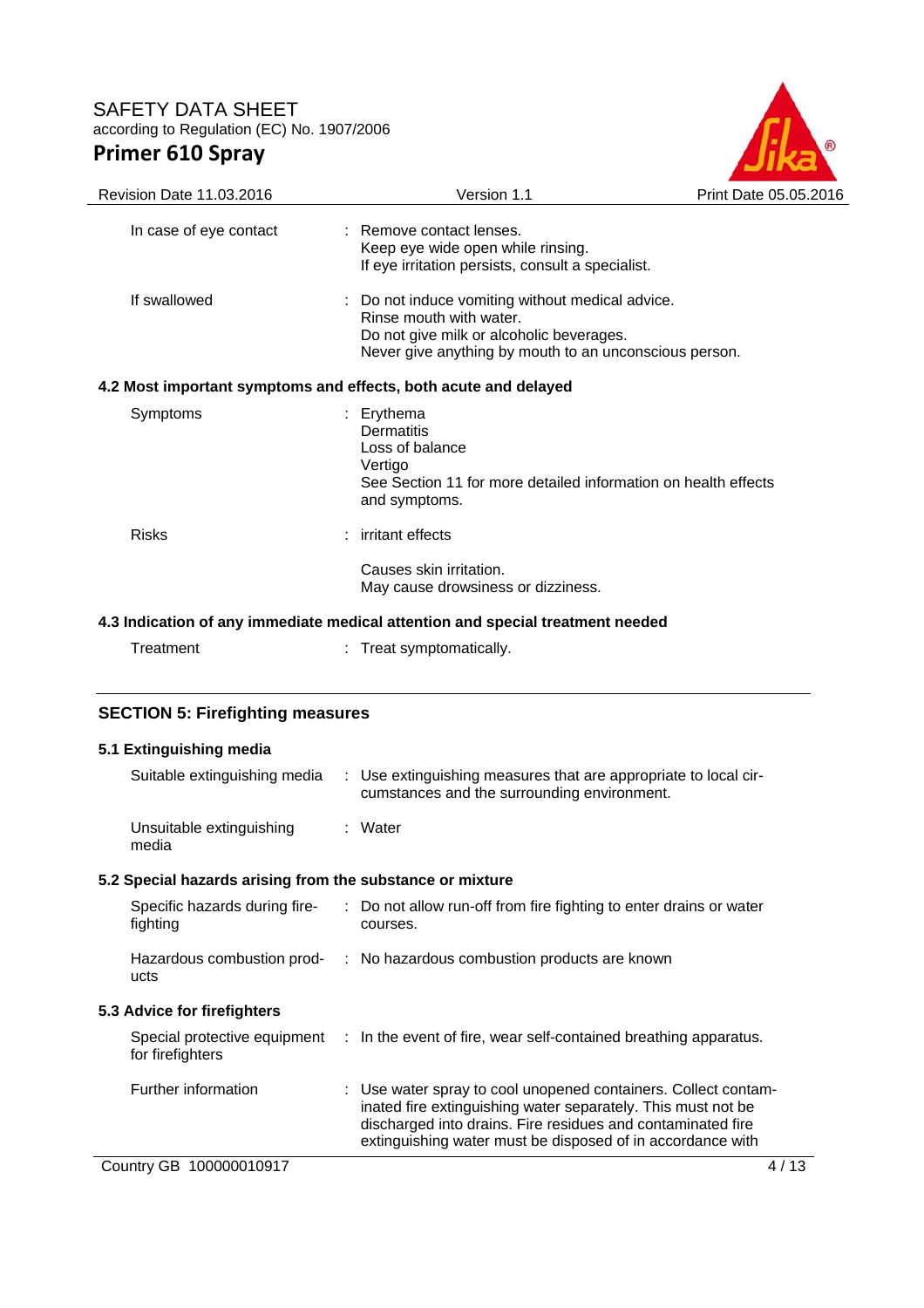

Revision Date 11.03.2016 **Version 1.1** Version 1.1 Print Date 05.05.2016

local regulations.

### **SECTION 6: Accidental release measures**

#### **6.1 Personal precautions, protective equipment and emergency procedures**

| Personal precautions | : Use personal protective equipment. |
|----------------------|--------------------------------------|
|                      | Deny access to unprotected persons.  |

#### **6.2 Environmental precautions**

| Environmental precautions | : Do not flush into surface water or sanitary sewer system.<br>If the product contaminates rivers and lakes or drains inform<br>respective authorities. |
|---------------------------|---------------------------------------------------------------------------------------------------------------------------------------------------------|
|---------------------------|---------------------------------------------------------------------------------------------------------------------------------------------------------|

#### **6.3 Methods and materials for containment and cleaning up**

#### **6.4 Reference to other sections**

For personal protection see section 8.

#### **SECTION 7: Handling and storage**

### **7.1 Precautions for safe handling**

| Advice on safe handling                            | : Do not breathe vapours or spray mist. Avoid exceeding the<br>given occupational exposure limits (see section 8). Do not get<br>in eyes, on skin, or on clothing. For personal protection see<br>section 8. Smoking, eating and drinking should be prohibited<br>in the application area. Take precautionary measures against<br>static discharge. Open drum carefully as content may be un-<br>der pressure. Take necessary action to avoid static electricity<br>discharge (which might cause ignition of organic vapours).<br>Follow standard hygiene measures when handling chemical<br>products |
|----------------------------------------------------|-------------------------------------------------------------------------------------------------------------------------------------------------------------------------------------------------------------------------------------------------------------------------------------------------------------------------------------------------------------------------------------------------------------------------------------------------------------------------------------------------------------------------------------------------------------------------------------------------------|
| Advice on protection against<br>fire and explosion | : Use explosion-proof equipment. Keep away from<br>heat/sparks/open flames/hot surfaces. No smoking. Do not<br>spray on a naked flame or any incandescent material. Take<br>precautionary measures against electrostatic discharges.                                                                                                                                                                                                                                                                                                                                                                  |
| Hygiene measures                                   | : Handle in accordance with good industrial hygiene and safety<br>practice. When using do not eat or drink. When using do not<br>smoke. Wash hands before breaks and at the end of workday.                                                                                                                                                                                                                                                                                                                                                                                                           |

#### **7.2 Conditions for safe storage, including any incompatibilities**

| Requirements for storage<br>areas and containers | BEWARE: Aerosol is pressurized. Keep away from direct sun<br>exposure and temperatures over 50 °C. Do not open by force |      |
|--------------------------------------------------|-------------------------------------------------------------------------------------------------------------------------|------|
| Country GB 100000010917                          |                                                                                                                         | 5/13 |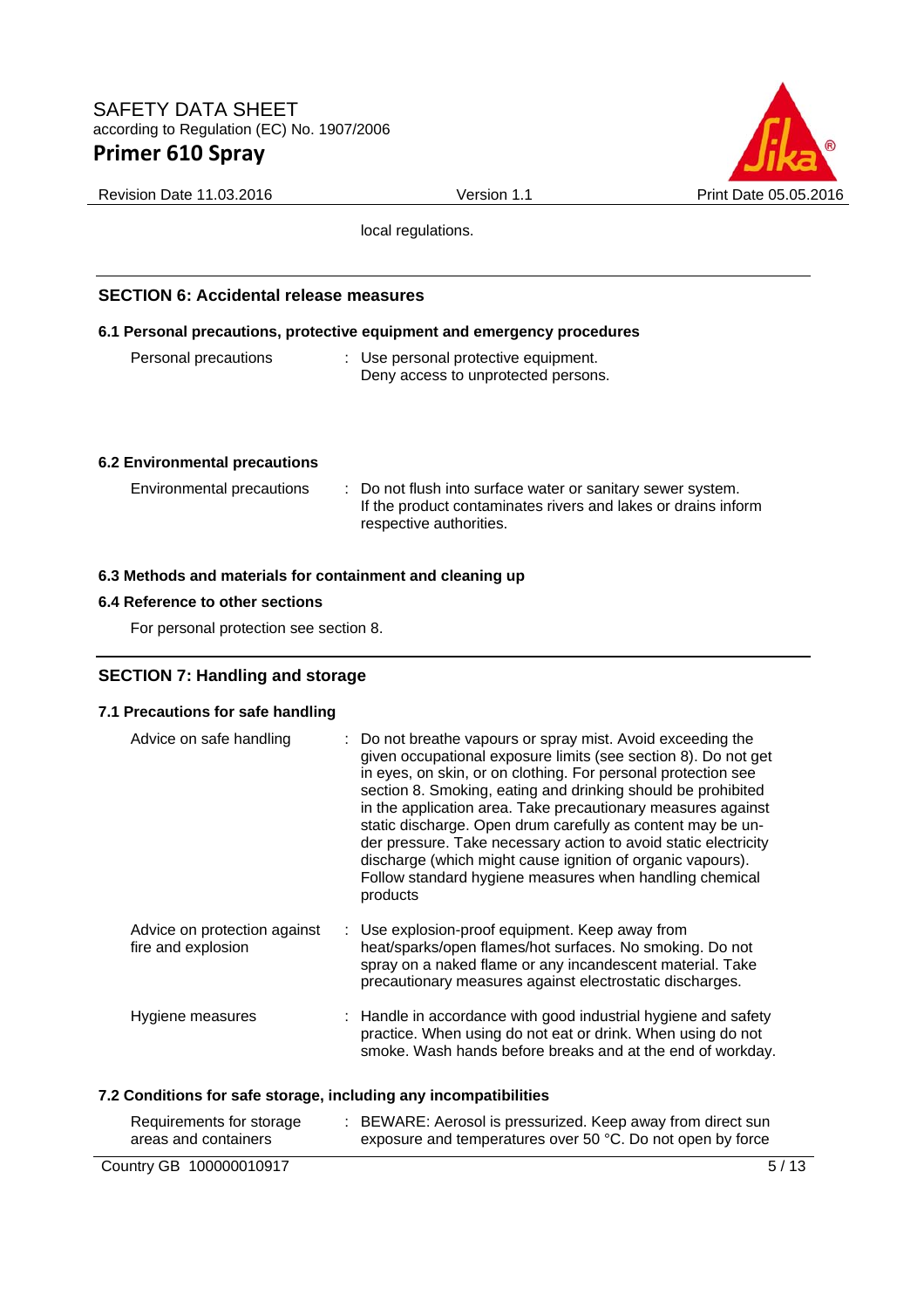

| Version 1.1                                                                                                                                                                                                                                                  | Print Date 05.05.2016 |
|--------------------------------------------------------------------------------------------------------------------------------------------------------------------------------------------------------------------------------------------------------------|-----------------------|
| or throw into fire even after use. Do not spray on flames or<br>red-hot objects. Store in original container. Keep container<br>tightly closed in a dry and well-ventilated place. Observe label<br>precautions. Store in accordance with local regulations. |                       |
| : No decomposition if stored and applied as directed.                                                                                                                                                                                                        |                       |
| $:$ No data available                                                                                                                                                                                                                                        |                       |
|                                                                                                                                                                                                                                                              |                       |

### **SECTION 8: Exposure controls/personal protection**

#### **8.1 Control parameters**

### **Components with workplace control parameters**

| Components                                                  | CAS-No.  | Value       | Control parame-<br>ters <sup>*</sup> | Basis *    |
|-------------------------------------------------------------|----------|-------------|--------------------------------------|------------|
| dimethyl ether                                              | 115-10-6 | <b>TWA</b>  | 400 ppm<br>766 mg/m3                 | GB EH40    |
|                                                             |          | <b>STEL</b> | 500 ppm<br>958 mg/m3                 | GB EH40    |
| cyclohexane                                                 | 110-82-7 | <b>TWA</b>  | $100$ ppm<br>$350$ mg/m $3$          | GB EH40    |
|                                                             |          | <b>STEL</b> | 300 ppm<br>$1.050$ mg/m $3$          | GB EH40    |
| Hydrocarbons, C6-C7, isoalkanes, cy-<br>clics, <5% n-hexane |          | <b>TWA</b>  | $115$ ppm<br>400 ml/m3               | 2000/39/EC |
| ethyl acetate                                               | 141-78-6 | <b>TWA</b>  | 200 ppm                              | GB EH40    |
|                                                             |          | <b>STEL</b> | 400 ppm                              | GB EH40    |
| n-hexane                                                    | 110-54-3 | <b>TWA</b>  | 20 ppm<br>72 mg/m3                   | GB EH40    |

#### **8.2 Exposure controls**

| Personal protective equipment |  |                                                                                                                                                                                                                  |
|-------------------------------|--|------------------------------------------------------------------------------------------------------------------------------------------------------------------------------------------------------------------|
| Eye protection                |  | : Safety glasses with side-shields<br>Eye wash bottle with pure water                                                                                                                                            |
| Hand protection               |  | : Chemical-resistant, impervious gloves complying with an ap-<br>proved standard must be worn at all times when handling<br>chemical products. Reference number EN 374. Follow manu-<br>facturer specifications. |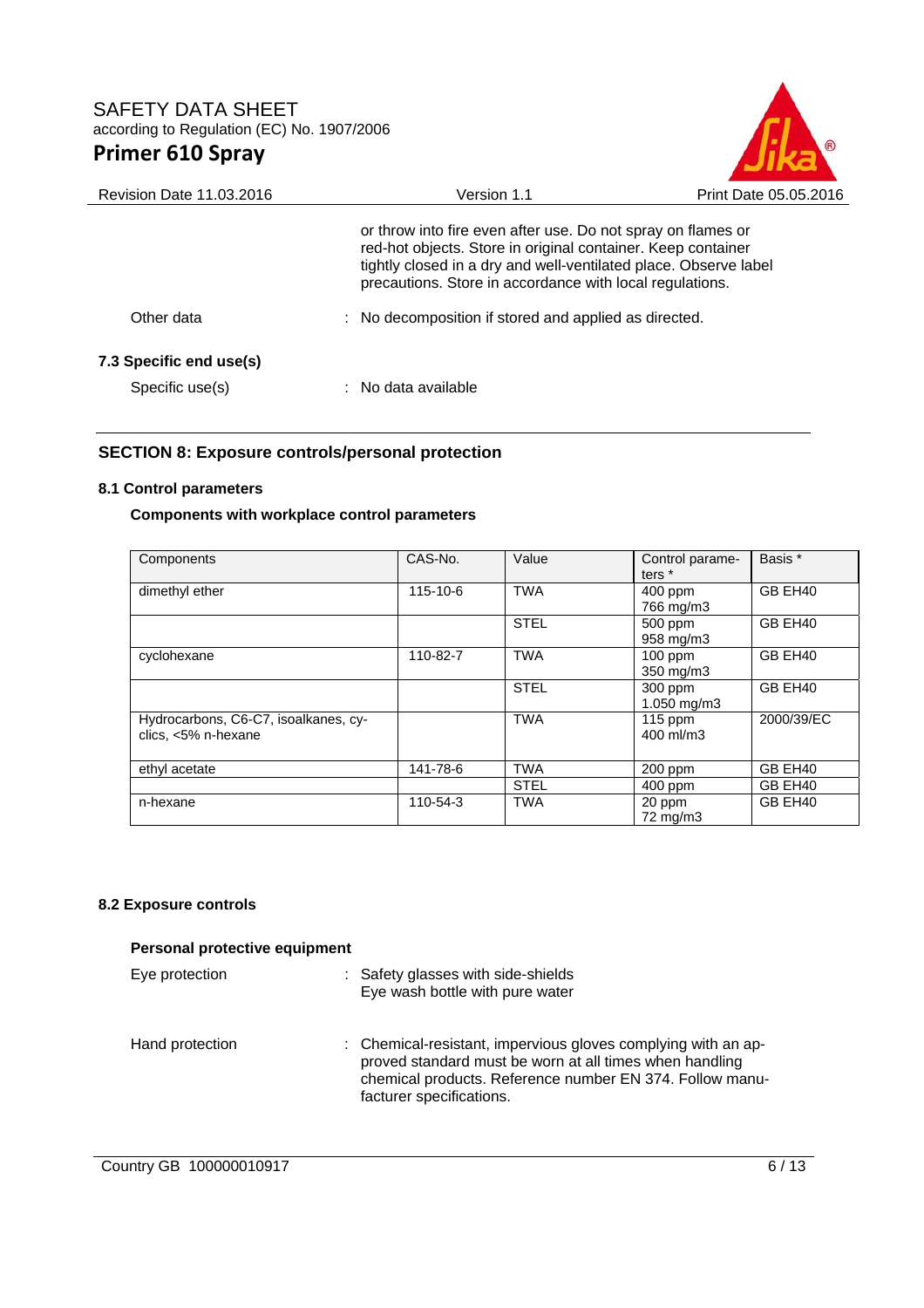

| <b>Revision Date 11.03.2016</b> | Version 1.1                                                                                                                                                                                                                                                                                                                                                                                                                                                                                                                                                                                                                                                                                                                          | Print Date 05.05.2016 |
|---------------------------------|--------------------------------------------------------------------------------------------------------------------------------------------------------------------------------------------------------------------------------------------------------------------------------------------------------------------------------------------------------------------------------------------------------------------------------------------------------------------------------------------------------------------------------------------------------------------------------------------------------------------------------------------------------------------------------------------------------------------------------------|-----------------------|
| Skin and body protection        | : Protective clothing (e.g. Safety shoes acc. to EN ISO 20345,<br>long-sleeved working clothing, long trousers). Rubber aprons<br>and protective boots are additionaly recommended for mixing<br>and stirring work.                                                                                                                                                                                                                                                                                                                                                                                                                                                                                                                  |                       |
| Respiratory protection          | : Respirator selection must be based on known or anticipated<br>exposure levels, the hazards of the product and the safe work-<br>ing limits of the selected respirator.<br>organic vapor (Type A) and particulate filter<br>A1: < 1000 ppm; A2: < 5000 ppm; A3: < 10000 ppm<br>P1: Inert material; P2, P3: hazardous substances<br>Ensure adequate ventilation. This can be achieved by local<br>exhaust extraction or by general ventilation. (EN 689 - Meth-<br>ods for determining inhalation exposure). This applies in par-<br>ticular to the mixing / stirring area. In case this is not sufficent<br>to keep the concentrations under the occupational exposure<br>limits then respiration protection measures must be used. |                       |

#### **Environmental exposure controls**

| General advice | : Do not flush into surface water or sanitary sewer system.<br>If the product contaminates rivers and lakes or drains inform |
|----------------|------------------------------------------------------------------------------------------------------------------------------|
|                | respective authorities.                                                                                                      |

## **SECTION 9: Physical and chemical properties**

#### **9.1 Information on basic physical and chemical properties**

| Appearance                                  |    | viscous                   |
|---------------------------------------------|----|---------------------------|
| Colour                                      |    | No data available         |
| Odour                                       |    | No information available. |
| <b>Odour Threshold</b>                      | t. | No data available         |
| Flash point                                 |    | : ca. 20 $^{\circ}$ C     |
| Autoignition temperature                    |    | : No data available       |
| Lower explosion limit (Vol-%) : $1,2\%$ (V) |    |                           |
| Upper explosion limit (Vol-%) : $8,3\%$ (V) |    |                           |
| Flammability                                |    | No data available         |
| Oxidizing properties                        | t. | No data available         |
|                                             |    |                           |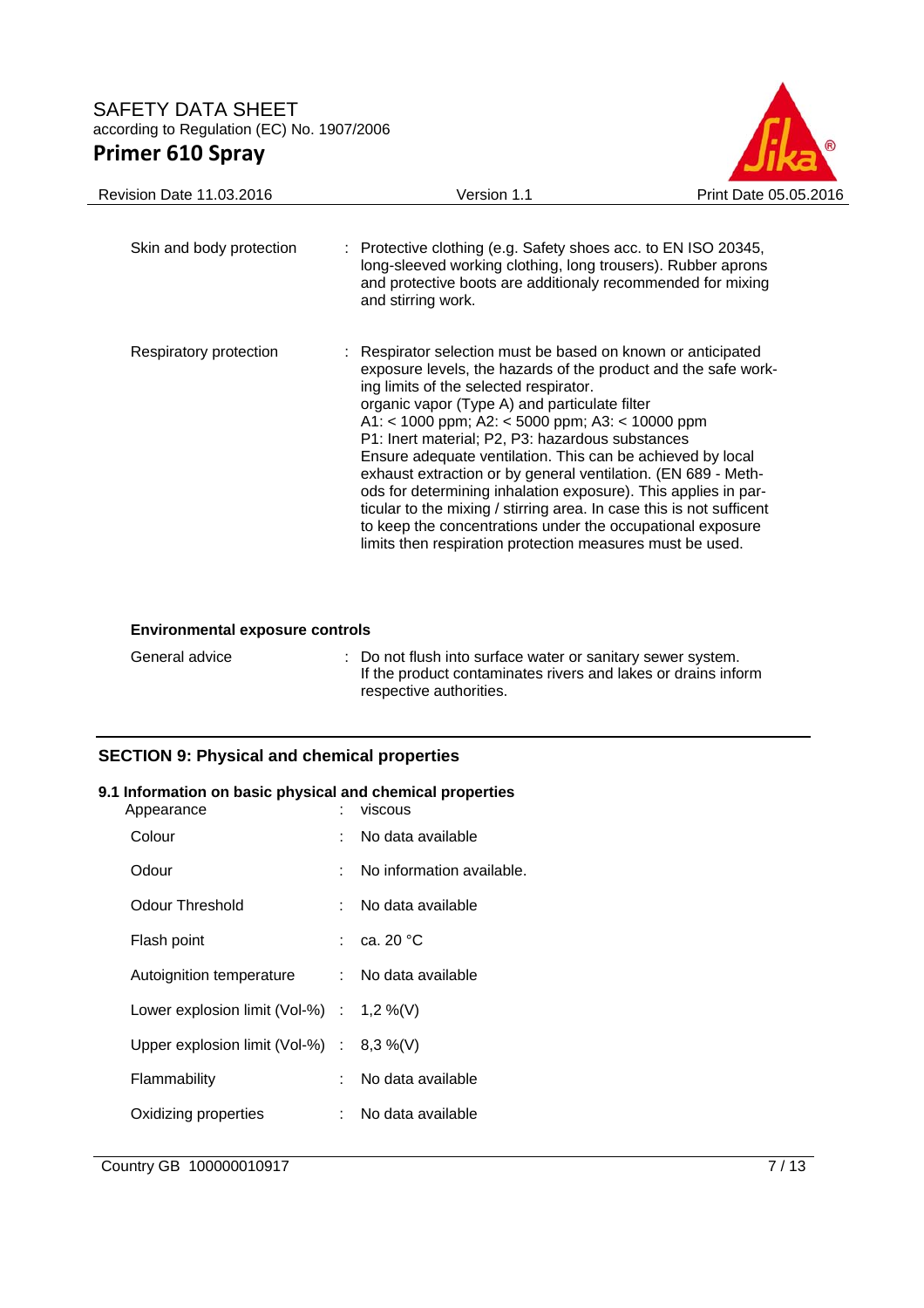

| Revision Date 11.03.2016                   |   | Version 1.1         | Print Date 05.05.2016 |
|--------------------------------------------|---|---------------------|-----------------------|
| рH                                         |   | Not applicable      |                       |
| Melting point/range / Freez-               |   | : No data available |                       |
| ing point                                  | ÷ | $<$ 35 °C           |                       |
| Vapour pressure                            |   | Not applicable      |                       |
| Density                                    |   | No data available   |                       |
| Water solubility                           |   | insoluble           |                       |
| Partition coefficient: n-<br>octanol/water |   | No data available   |                       |
| Viscosity, dynamic                         |   | Not applicable      |                       |
| Viscosity, kinematic                       | ÷ | Not applicable      |                       |
| Relative vapour density                    | ÷ | No data available   |                       |
| Evaporation rate                           |   | No data available   |                       |
|                                            |   |                     |                       |

**9.2 Other information** 

No data available

### **SECTION 10: Stability and reactivity**

#### **10.1 Reactivity**

No dangerous reaction known under conditions of normal use.

#### **10.2 Chemical stability**

The product is chemically stable.

### **10.3 Possibility of hazardous reactions**

| Hazardous reactions                               | : Stable under recommended storage conditions.      |
|---------------------------------------------------|-----------------------------------------------------|
| 10.4 Conditions to avoid<br>Conditions to avoid   | : Heat, flames and sparks.                          |
| 10.5 Incompatible materials<br>Materials to avoid | : No data available                                 |
| 10.6 Hazardous decomposition products             |                                                     |
| Hazardous decomposition<br>products               | No decomposition if stored and applied as directed. |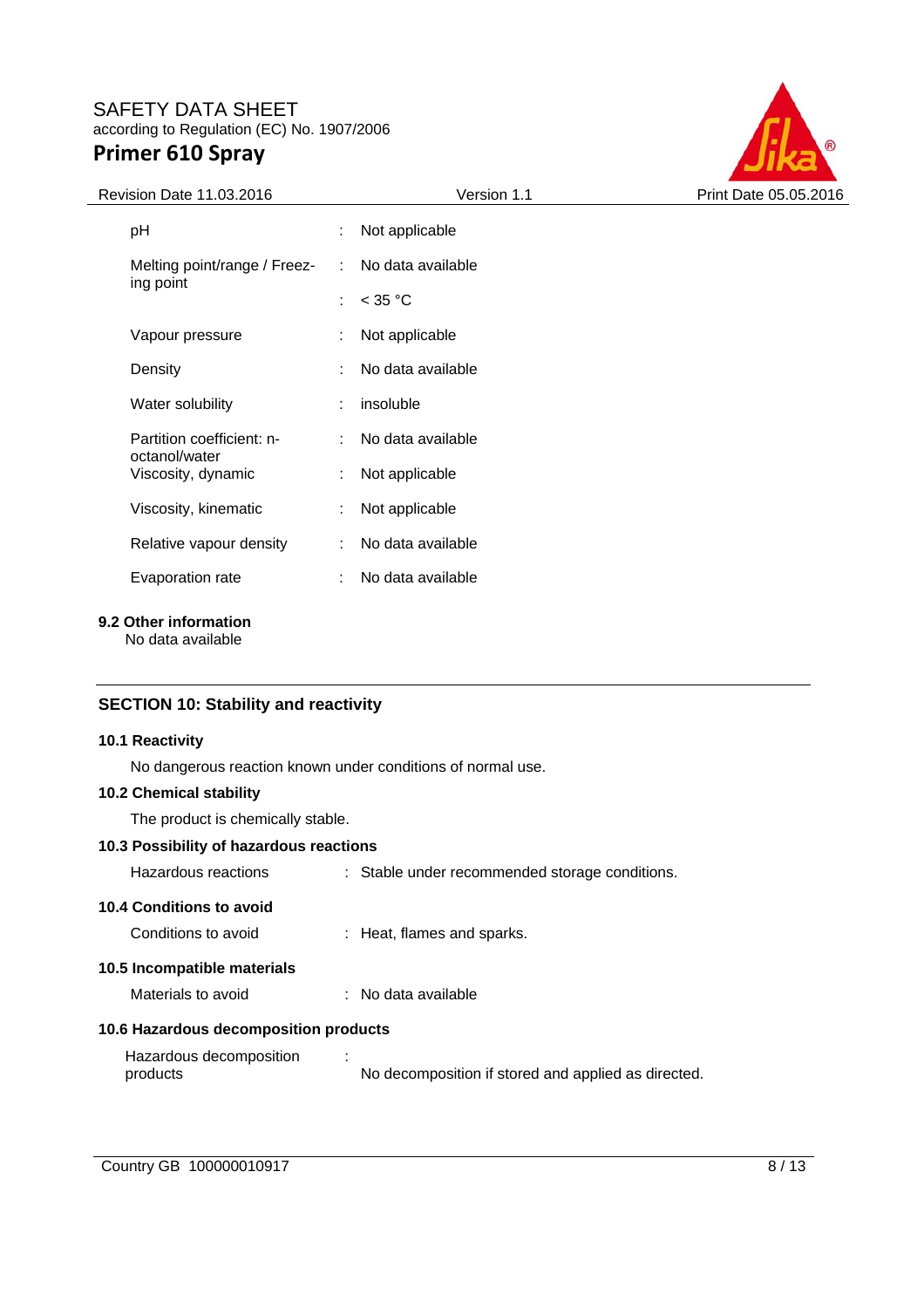

Revision Date 11.03.2016 **Version 1.1** Version 1.1 Print Date 05.05.2016

# **SECTION 11: Toxicological information**

#### **11.1 Information on toxicological effects**

#### **Acute toxicity**

Not classified based on available information.

### **Components:**

| ethyl acetate:                                           |                                                                                                                                                   |
|----------------------------------------------------------|---------------------------------------------------------------------------------------------------------------------------------------------------|
| Acute oral toxicity                                      | : LD50 Oral (Rat): $>$ 5.000 mg/kg                                                                                                                |
| Acute dermal toxicity                                    | : LD50 Dermal (Rabbit): $>$ 5.000 mg/kg                                                                                                           |
| zinc bis(dibutyldithiocarbamate):<br>Acute oral toxicity | : LD50 Oral: $> 5.000$ mg/kg                                                                                                                      |
| <b>Skin corrosion/irritation</b>                         |                                                                                                                                                   |
| Causes skin irritation.#                                 |                                                                                                                                                   |
| Serious eye damage/eye irritation                        |                                                                                                                                                   |
| Not classified based on available information.#          |                                                                                                                                                   |
| Respiratory or skin sensitisation                        |                                                                                                                                                   |
|                                                          | Skin sensitisation: Not classified based on available information.#<br>Respiratory sensitisation: Not classified based on available information.# |
| Germ cell mutagenicity                                   |                                                                                                                                                   |
| Not classified based on available information.           |                                                                                                                                                   |
| Carcinogenicity                                          |                                                                                                                                                   |
| Not classified based on available information.#          |                                                                                                                                                   |
| <b>Reproductive toxicity</b>                             |                                                                                                                                                   |
| Not classified based on available information.           |                                                                                                                                                   |
| <b>STOT - single exposure</b>                            |                                                                                                                                                   |
| May cause drowsiness or dizziness.#                      |                                                                                                                                                   |

#### **STOT - repeated exposure**

Not classified based on available information.

### **Aspiration toxicity**

Not classified based on available information.

#### **SECTION 12: Ecological information**

### **12.1 Toxicity**

No data available

#### **12.2 Persistence and degradability**

No data available

Country GB 100000010917 9/13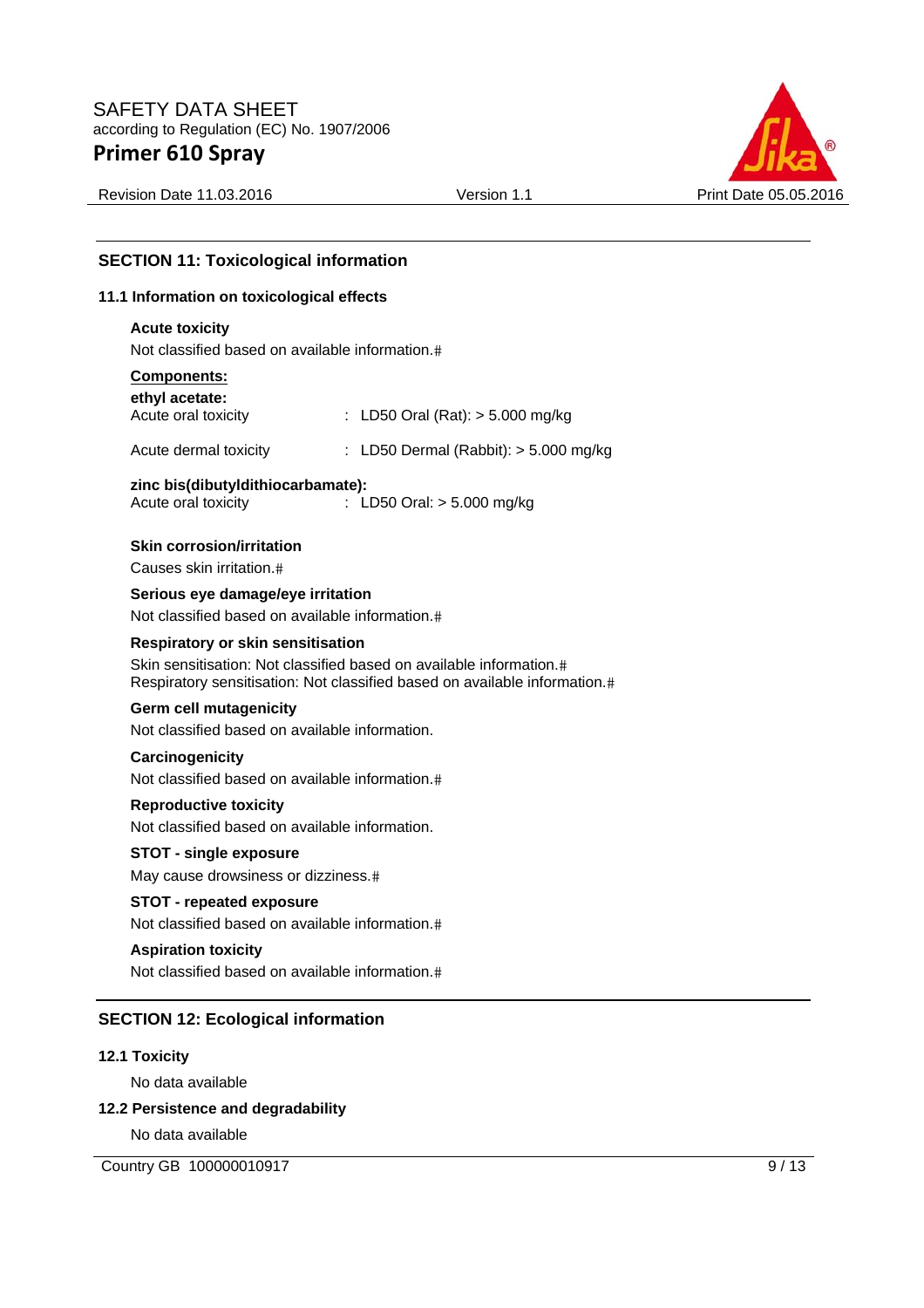

#### Revision Date 11.03.2016 **Version 1.1** Version 1.1 Print Date 05.05.2016

### **12.3 Bioaccumulative potential**

No data available

### **12.4 Mobility in soil**

No data available

### **12.5 Results of PBT and vPvB assessment**

### **Product:**

Assessment : This substance/mixture contains no components considered to be either persistent, bioaccumulative and toxic (PBT), or very persistent and very bioaccumulative (vPvB) at levels of 0.1% or higher..

#### **12.6 Other adverse effects**

No data available

### **SECTION 13: Disposal considerations**

#### **13.1 Waste treatment methods**

| Product                | : The generation of waste should be avoided or minimized<br>wherever possible.<br>Empty containers or liners may retain some product residues.<br>This material and its container must be disposed of in a safe<br>way.<br>Dispose of surplus and non-recyclable products via a licensed<br>waste disposal contractor.<br>Disposal of this product, solutions and any by-products should<br>at all times comply with the requirements of environmental<br>protection and waste disposal legislation and any regional<br>local authority requirements.<br>Avoid dispersal of spilled material and runoff and contact with<br>soil, waterways, drains and sewers. |
|------------------------|-----------------------------------------------------------------------------------------------------------------------------------------------------------------------------------------------------------------------------------------------------------------------------------------------------------------------------------------------------------------------------------------------------------------------------------------------------------------------------------------------------------------------------------------------------------------------------------------------------------------------------------------------------------------|
| Contaminated packaging | : 15 01 10* packaging containing residues of or contaminated<br>by dangerous substances                                                                                                                                                                                                                                                                                                                                                                                                                                                                                                                                                                         |

#### **SECTION 14: Transport information**

| <b>ADR</b>                    | : 3501                                       |
|-------------------------------|----------------------------------------------|
| 14.1 UN number                | : CHEMICAL UNDER PRESSURE, FLAMMABLE, N.O.S. |
| 14.2 Description of the goods | (dimethyl ether)                             |
| 14.3 Class                    | $\therefore$ 2                               |
| <b>Classification Code</b>    | : 8F                                         |
| Labels                        | $\therefore$ 2.1                             |
| Tunnel restriction code       | $\colon$ (B/D)                               |

Country GB 100000010917 10 / 13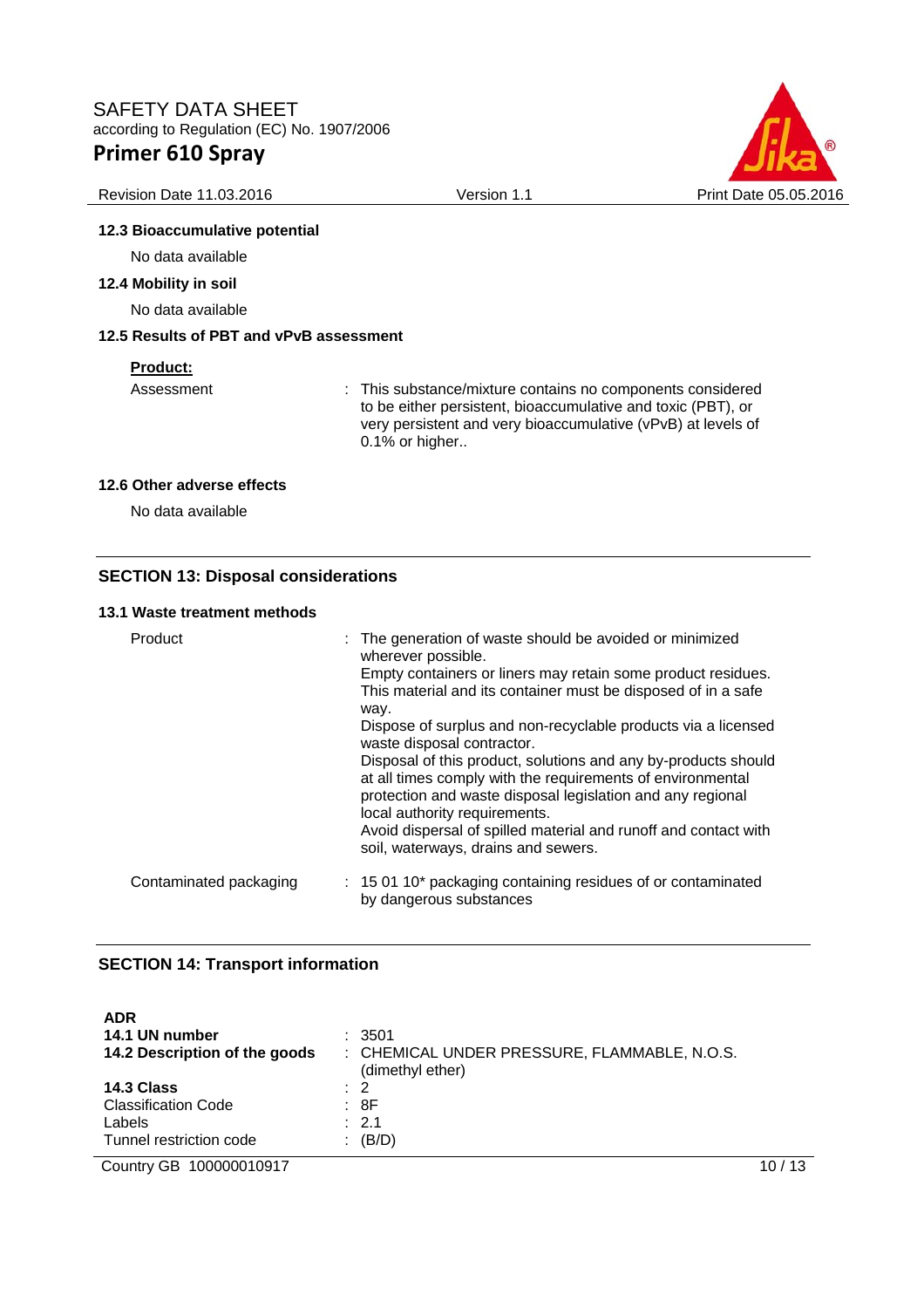# SAFETY DATA SHEET according to Regulation (EC) No. 1907/2006

# **Primer 610 Spray**



| <b>Revision Date 11.03.2016</b>                                                        | Version 1.1                                                                                  | Print Date 05.05.2016 |
|----------------------------------------------------------------------------------------|----------------------------------------------------------------------------------------------|-----------------------|
| 14.5 Environmentally hazard-<br><b>ous</b>                                             | $:$ yes                                                                                      |                       |
| <b>IATA</b><br>14.1 UN number<br>14.2 Description of the goods<br>14.3 Class<br>Labels | : 3501<br>: Chemical under pressure, flammable, n.o.s.<br>(dimethyl ether)<br>: 2.1<br>: 2.1 |                       |
| 14.5 Environmentally hazard-                                                           | $:$ ves                                                                                      |                       |
| <b>OUS</b><br><b>IATA P</b><br>14.1 UN number<br>14.2 Class                            | : 3501<br>: 2.1                                                                              |                       |
|                                                                                        | Not permitted for transport                                                                  |                       |
| <b>IMDG</b><br>14.1 UN number<br>14.2 Description of the goods                         | : 3501<br>: CHEMICAL UNDER PRESSURE, FLAMMABLE, N.O.S.<br>(dimethyl ether)                   |                       |
| 14.3 Class<br>Labels<br>EmS Number 1<br>EmS Number 2<br><b>14.5 Marine pollutant</b>   | : 2.1<br>: 2.1<br>$: F-D$<br>$: S-U$<br>: yes                                                |                       |

#### **14.6 Special precautions for user**

No data available

#### **14.7 Transport in bulk according to Annex II of MARPOL 73/78 and the IBC Code**  Not applicable

### **SECTION 15: Regulatory information**

#### **15.1 Safety, health and environmental regulations/legislation specific for the substance or mixture**

| <b>Prohibition/Restriction</b><br>REACH - Restrictions on the manufacture, placing on<br>the market and use of certain dangerous substances,<br>preparations and articles (Annex XVII) |                                                                                                                                                                |  | : Banned and/or restricted<br>(cyclohexane)        |
|----------------------------------------------------------------------------------------------------------------------------------------------------------------------------------------|----------------------------------------------------------------------------------------------------------------------------------------------------------------|--|----------------------------------------------------|
| REACH - Candidate List of Substances of Very High<br>Concern for Authorisation (Article 59).                                                                                           |                                                                                                                                                                |  | : None of the components are listed<br>(=> 0.1 %). |
| REACH - List of substances subject to authorisation<br>(Annex XIV)                                                                                                                     |                                                                                                                                                                |  | $:$ Not applicable                                 |
| <b>REACH Information:</b>                                                                                                                                                              | All substances contained in our Products are<br>- preregistered or registered by our upstream suppliers, and/or<br>- preregistered or registered by us, and/or |  |                                                    |

Country GB 100000010917 11/13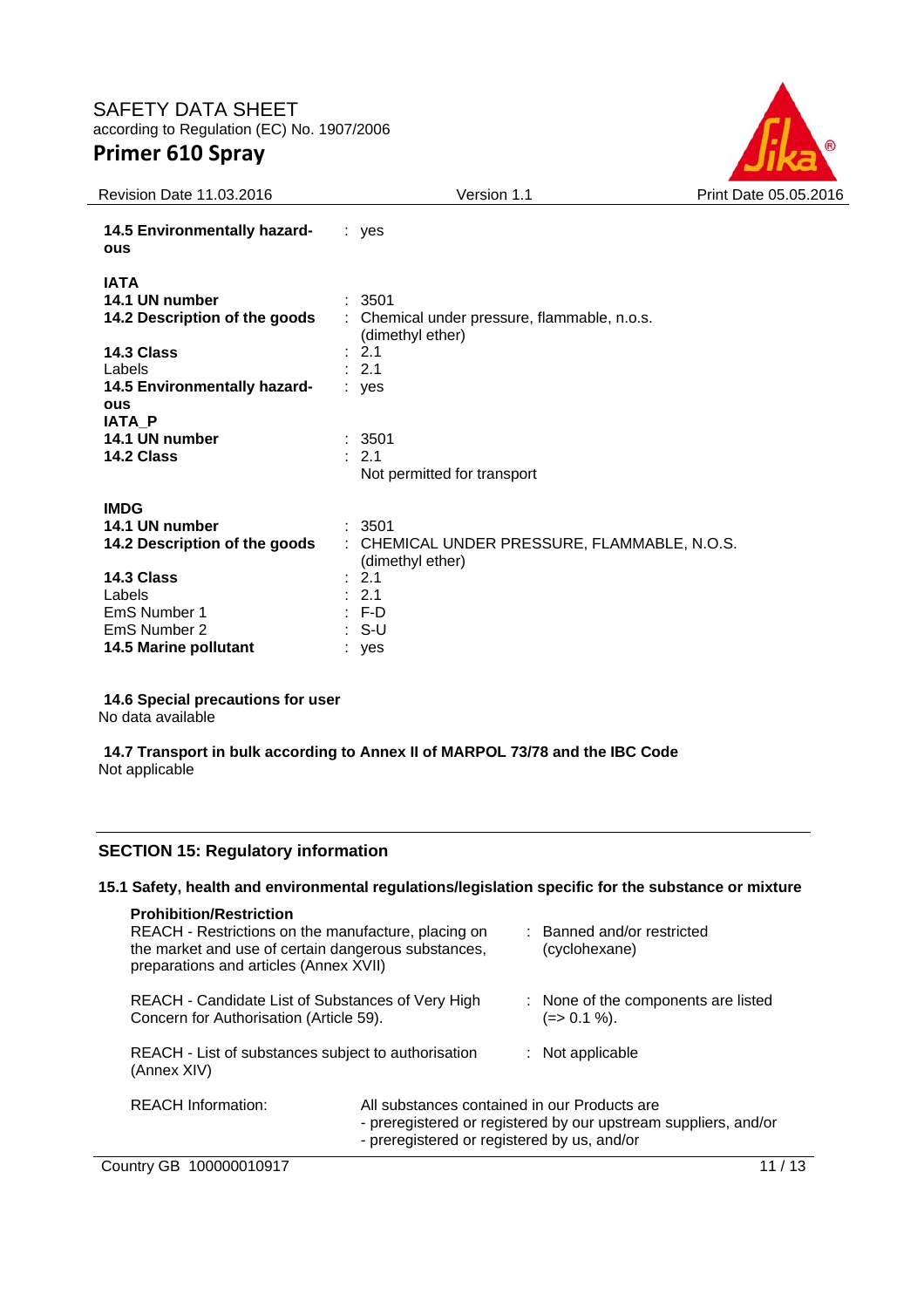

# Revision Date 11.03.2016 <br>
Version 1.1 Print Date 05.05.2016 - excluded from the regulation, and/or - exempted from the registration. Seveso III: Directive 2012/18/EU of the European Parliament and of the Council on the control of major-accident hazards involving dangerous substances. Quantity 1 Quantity 2<br>
FLAMMABLE AEROSOLS 150 t 500 t FLAMMABLE AEROSOLS 150 t E2 ENVIRONMENTAL HAZARDS 200 t 500 t VOC-CH (VOCV) : 66,9 %

If other regulatory information applies that is not already provided elsewhere in the Safety Data Sheet, then it is described in this subsection.

| Health, safety and environ-   | : The Chemicals (Hazard Information and Packaging for Sup- |
|-------------------------------|------------------------------------------------------------|
| mental regulation/legislation | ply) Regulations 2002                                      |
| specific for the substance or | Control of Substances Hazardous to Health Regulations 2002 |
| mixture:                      | The Management of Health and Safety at Work Regulations    |
|                               | 1999                                                       |
|                               | Health and Safety at Work Act 1974                         |
|                               | Environmental Protection Act 1990 & Subsidiary Regulations |

#### **15.2 Chemical safety assessment**

This product contains substances for which Chemical Safety Assessments are still required.

#### **SECTION 16: Other information**

| <b>Full text of H-Statements</b> |                                                                    |  |
|----------------------------------|--------------------------------------------------------------------|--|
| H <sub>220</sub>                 | Extremely flammable gas.                                           |  |
| H <sub>225</sub>                 | Highly flammable liquid and vapour.                                |  |
| H <sub>304</sub>                 | May be fatal if swallowed and enters airways.                      |  |
| H <sub>315</sub>                 | Causes skin irritation.                                            |  |
| H <sub>3</sub> 17                | May cause an allergic skin reaction.                               |  |
| H <sub>319</sub>                 | Causes serious eye irritation.                                     |  |
| H <sub>335</sub>                 | May cause respiratory irritation.                                  |  |
| H336                             | May cause drowsiness or dizziness.                                 |  |
| H361f                            | Suspected of damaging fertility.                                   |  |
| H <sub>3</sub> 73                | May cause damage to organs through prolonged or repeated exposure. |  |
| H400                             | Very toxic to aquatic life.                                        |  |
| H410                             | Very toxic to aquatic life with long lasting effects.              |  |
| H411                             | Toxic to aquatic life with long lasting effects.                   |  |

#### **Full text of other abbreviations**

| Aquatic Acute          | Acute aquatic toxicity   |
|------------------------|--------------------------|
| <b>Aquatic Chronic</b> | Chronic aquatic toxicity |

Country GB 100000010917 12/13